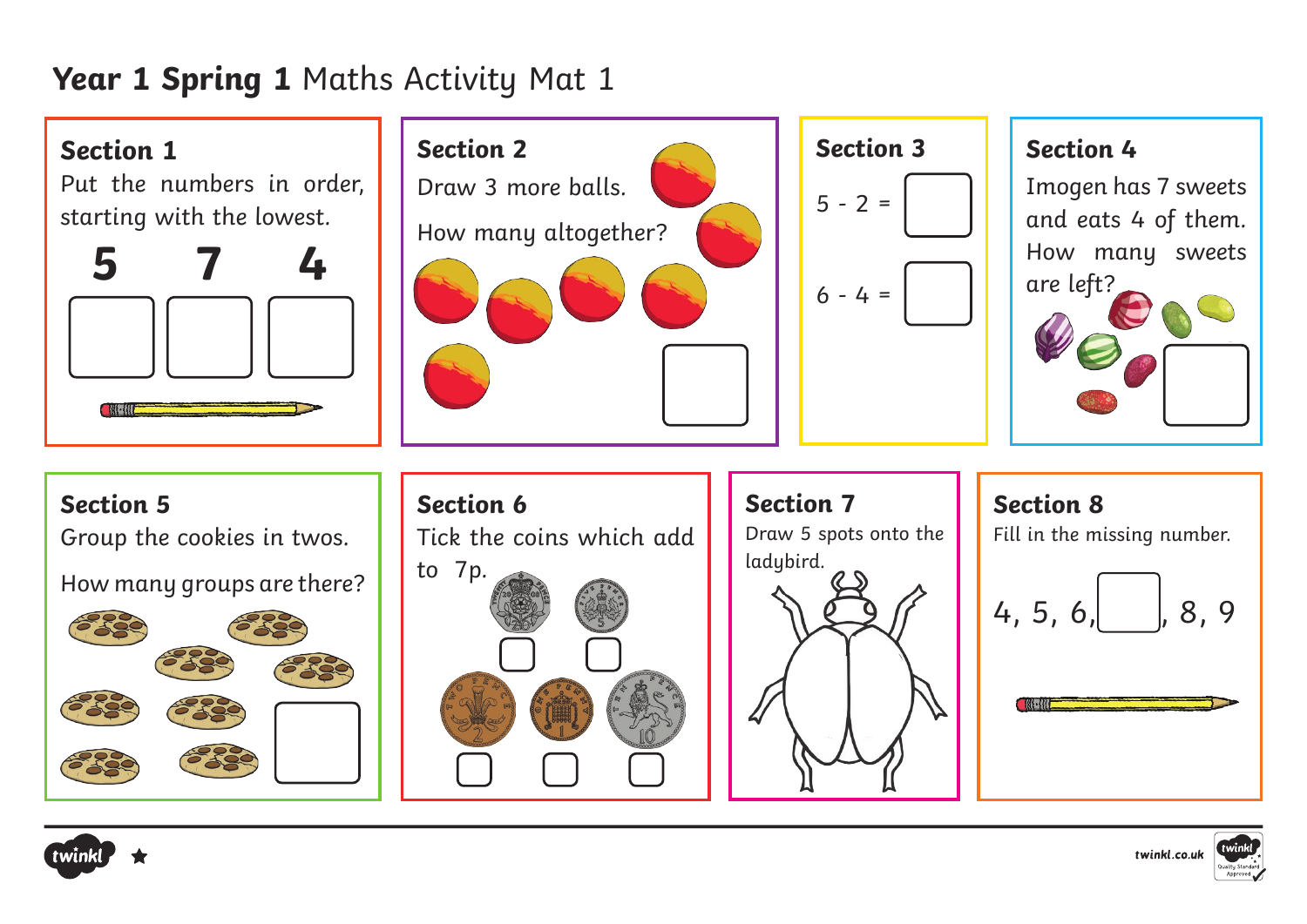## **Year 1 Spring 1** Maths Activity Mat 1 Answers





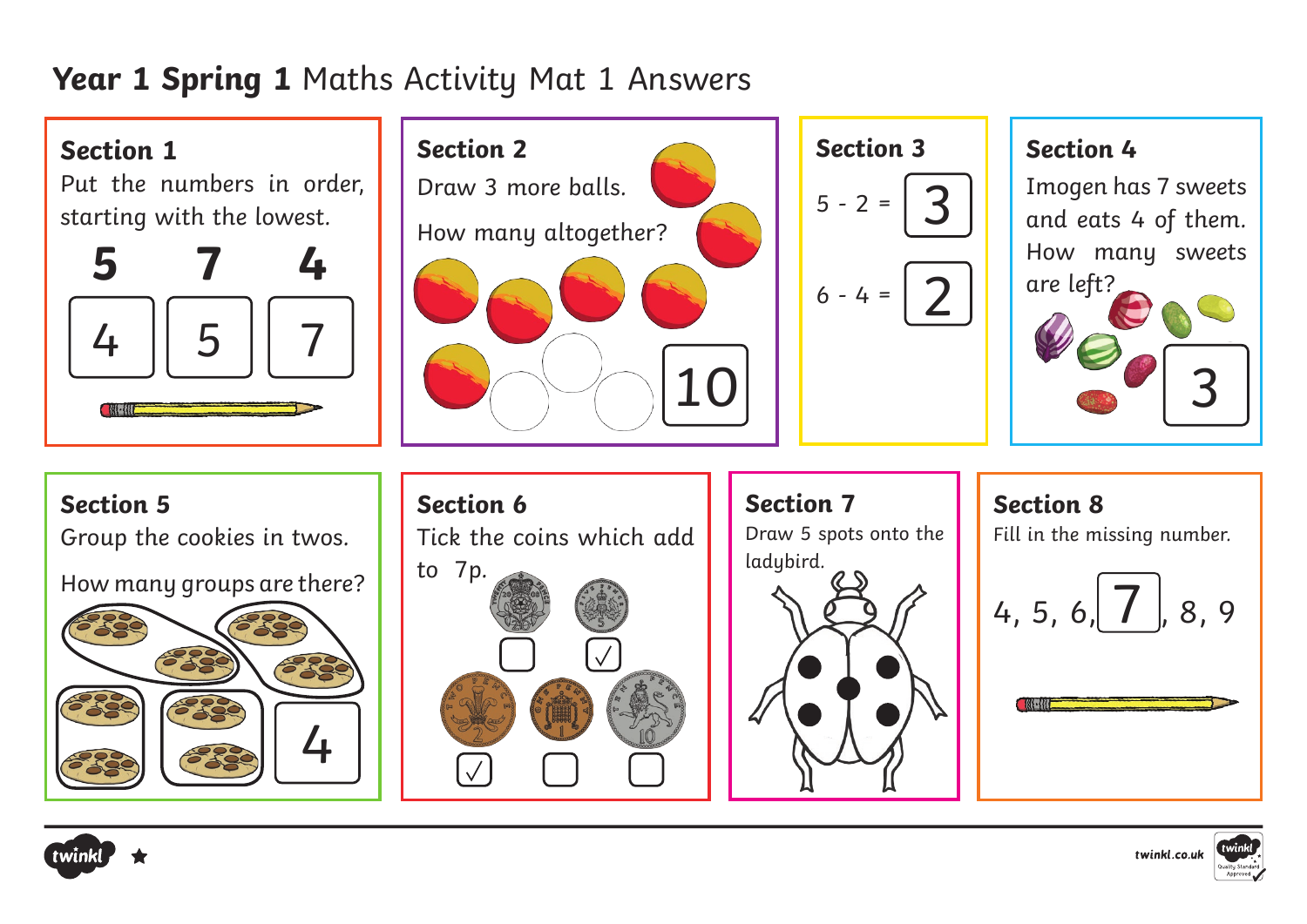## **Year 1 Spring 1** Maths Activity Mat 1





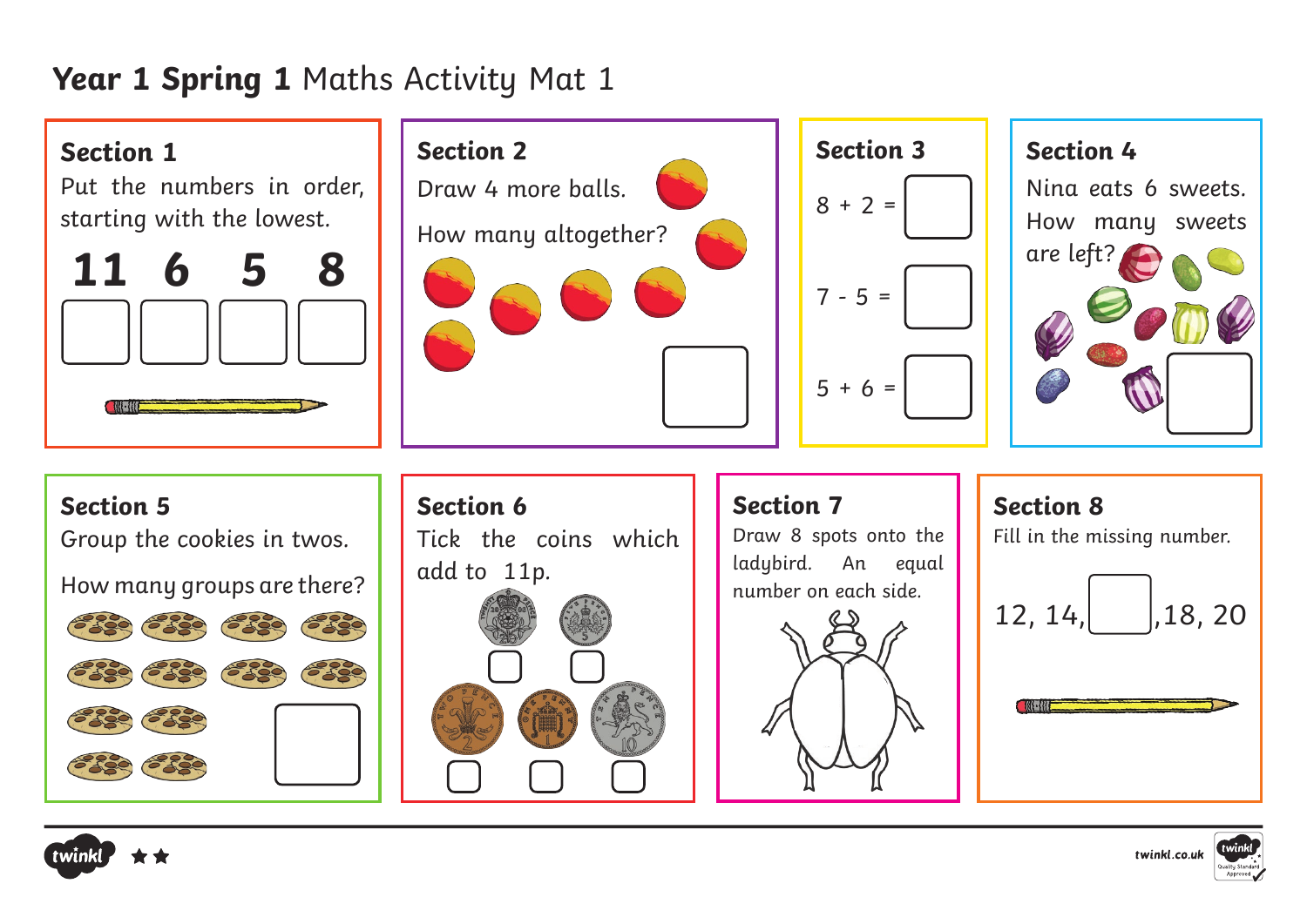# **Year 1 Spring 1** Maths Activity Mat 1 Answers





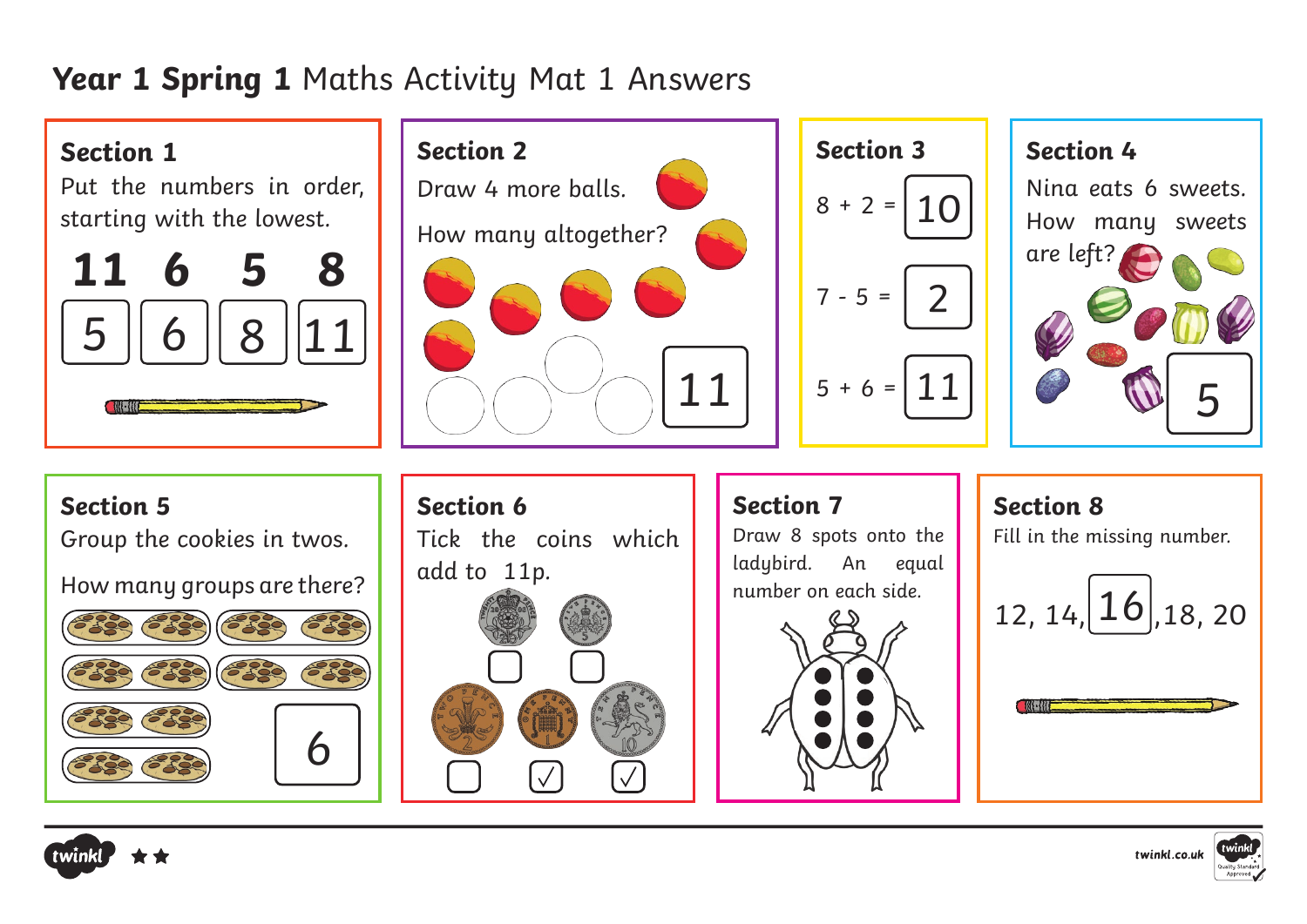## **Year 1 Spring 1** Maths Activity Mat 1